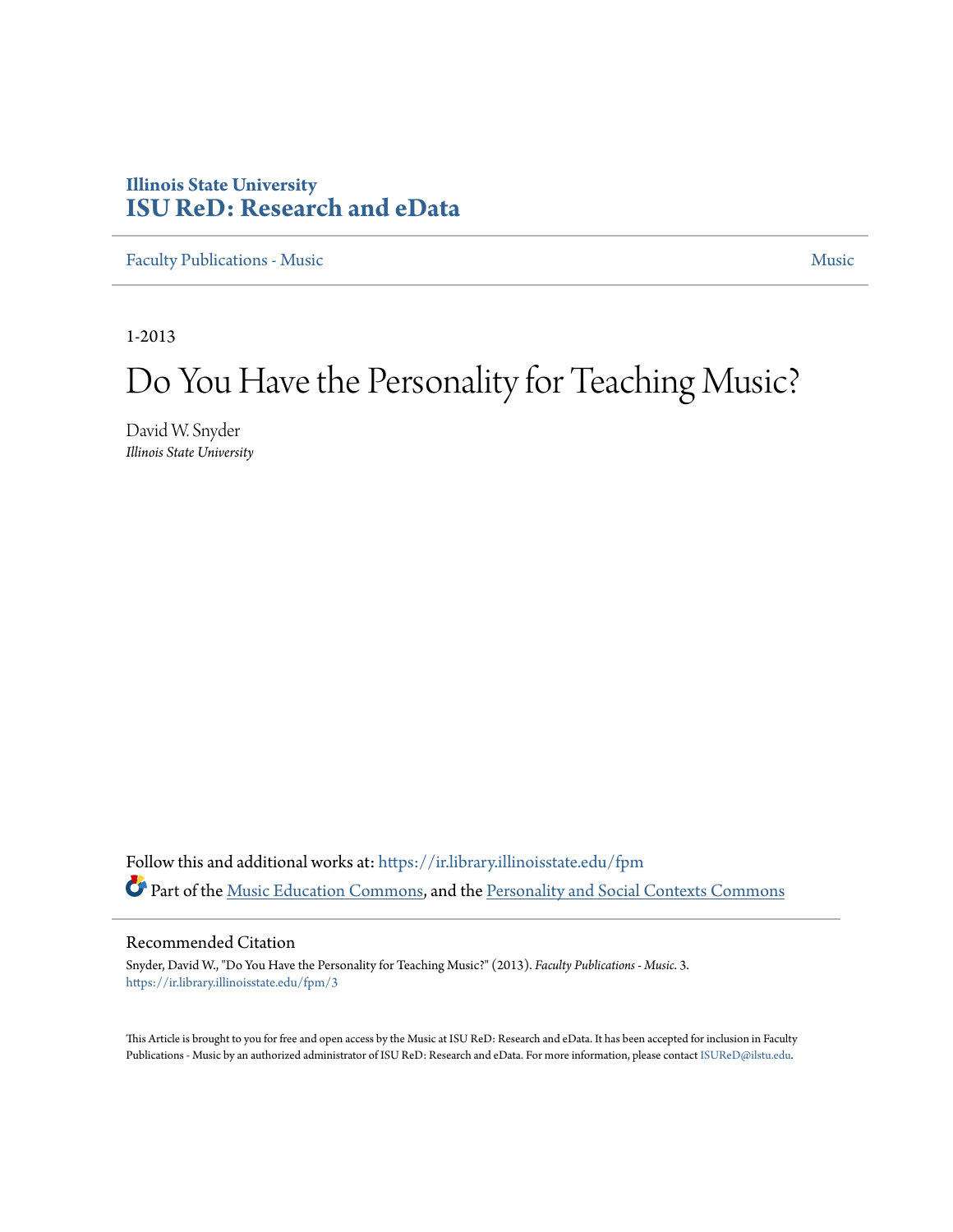## Guest Editorial: Personality Types



# Do You Have the Personality for Teaching Music?

#### **By Dr. David Snyder**

I t is not uncommon to hear experienced di-<br>rectors talk about other music teachers or<br>student teachers and say things like, "she's a<br>natural" or "he has a wonderful teacher persont is not uncommon to hear experienced directors talk about other music teachers or student teachers and say things like, "she's a ality." These statements, and others like them, usually refer to particular personality characteristics that some people possess in regard to how they work with young people, their ability to be in front of others, or how well they can get others (particularly children) to follow them. But what underlying personality traits draw music students to become music teachers? Is there a way to define and identify these personality traits so we can encourage more students with these traits to join the profession? Are there other personality types that avoid the music education field or tend to drop out of music education programs?

These are some of the questions that guided a recent study involving future music teachers. Six different classes of music education majors enrolled in a large Midwestern university were asked to take an online personality survey and then were tracked through graduation. Personality types, as determined by the Myers-Briggs Personality Type test, were then examined for how they related to choice of major and attrition within the music education degree program. The hope was to combine these findings with other research done on personality and get a snap shot of what personality types are drawn to teaching choir and further what types persist through graduation.

#### What is the Myers-Briggs Test?

Before sharing the results, it may be helpful to understand a little about the test used to determine personality type in this and other studies. The Myers-Briggs Personality Type test, based on psychologist Carl Jung's theory of psychological types, is a common tool used to determine personality type. Subjects completing this test are assigned a four-letter descriptor representing four different dichotomies: Introversion/Extroversion, Sensing/ iNtuition, Thinking/Feeling and Judging/Perceiving. The resulting four-letter descriptor (16 different combinations are possible) describes the subject's preferred mode of operation when interacting with other people. For example, with E types (for extroverted) the energy flow is outward, and the preferred focus is on other people and things, whereas with I types (for introverted) the energy flow is inward, and the preferred focus is on one's own thoughts and ideas.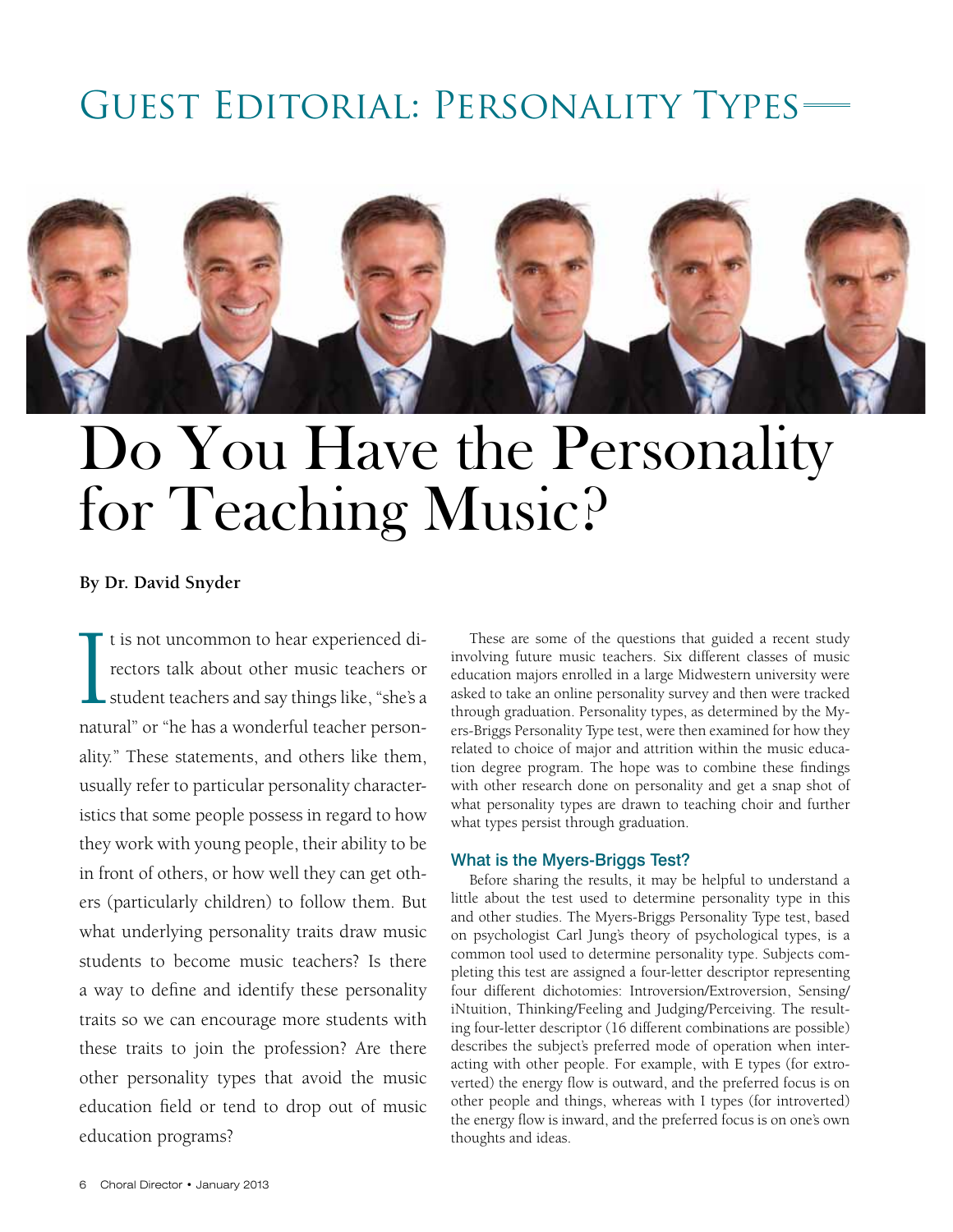Here are four questions taken from the Myers-Briggs Foundation website that you can ask yourself to help determine which of the descriptors within the four distinctive dichotomies used in the Myers-Briggs Type test apply to you.

- Do you prefer to focus on the outer world (Extroversion) or on vour own inner world (Introver $sion$ ?
- Do you prefer to focus on the basic information you take in (Sensing) or do you prefer to interpret and add meaning (iNtuition)?
- When making decisions, do you prefer to first look at logic and consistency (Thinking) or first look at the people and special circumstances (Feeling)?
- In dealing with the outside world, do you prefer to get things decided (Judging) or do you prefer to stay open to new information and options (Perceiving)?

It is important to note here that the judging type has nothing to do with being "judgmental" nor does the perceiving type refer to being "perceptive" as most understand it. They are simply personality descriptors relating to preferences on how decisions are to be made. If you are wondering where you fall within the 16 types presented in the Myers-Briggs matrix, there is a free on-line survey available that can help identify your personality type preferences at: www.humanmetrics.com/cgiwin/jtypes2.asp. The survey takes about 20 minutes to complete. After completing the survey, you can click on a detailed description of your four-letter type and also see career preferences for your type.

#### Which personality types are most common?

Table 1 is a summary of all the personality types and their frequency identified during this six-year longitudinal study. The table also contains the percentage that each type represented in the sample and the percentage that dropped from the music education program.

#### **Table 1**

Personality Types of Music Education Majors from 2006-2011

| <b>Personality</b><br>type | Total<br>enrolled | Percent of<br>total | <b>Total that</b><br>dropped | Percent of<br>those who<br>dropped<br>by type |
|----------------------------|-------------------|---------------------|------------------------------|-----------------------------------------------|
| <b>ENFJ</b>                | 87                | 31                  | 20                           | 23                                            |
| <b>ESFJ</b>                | 46                | 16                  | 12                           | 26                                            |
| <b>INFJ</b>                | 42                | 15                  | 13                           | 31                                            |
| <b>ENTJ</b>                | 25                | 9                   | $\,8\,$                      | 32                                            |
| <b>INTJ</b>                | 14                | 5                   | 5                            | 36                                            |
| <b>ISFJ</b>                | 14                | 5                   | 4                            | 29                                            |
| <b>ISTJ</b>                | 13                | 4.5                 | 3                            | 23                                            |
| <b>INFP</b>                | 8                 | 3                   | 6                            | 75                                            |
| <b>ESFP</b>                | 8                 | 3                   | 3                            | 38                                            |
| <b>ENFP</b>                | 8                 | 3                   | 3                            | 38                                            |
| <b>ESTJ</b>                | 6                 | $\overline{2}$      | $\overline{2}$               | 33                                            |
| <b>ISFP</b>                | 4                 | 1                   | 1                            | 25                                            |
| <b>ENTP</b>                | $\overline{2}$    | . 5                 | 0                            | 0                                             |
| <b>ESTP</b>                |                   | .3                  | 0                            | $\overline{0}$                                |
| <b>ISTP</b>                |                   | .3                  | 0                            | $\overline{0}$                                |
| <b>INTP</b>                |                   | .3                  | $\overline{0}$               | $\overline{0}$                                |
| Unkown                     | 5                 | 1                   | 5                            | 100                                           |
| Total                      | 285               | 100                 | 85                           | 29.5                                          |

The most common personality type identified in this sample of music education majors was ENFJ (Extravert-iNtuitive-Feeling-Judging) at just over 30 percent. This percentage was also consistent from year to year. What is interesting about this 30 percent figure is that only between two and four percent of the U.S. population on the whole is made up of ENFJs. Conversely, the ISFJ (Introvert-Sensing-Feeling-Judging) and ISTJ (Introvert-Sensing-Thinking-Judging) type, which are the two most common types within the U.S. population (comprising roughly 14 percent and 12 percent respectively), are hardly present in this sample of music education students.

Why then this extraordinarily high concentration of ENFJs in the music education program? According to the Myers-Briggs' Foundation website, an ENFJ is a natural born leader who is very in-tune to the needs of others. They are warm, empathetic, responsive, and responsible. They are able to take decisive action when necessary but are highly attuned to the emotions, needs, and motivations of others. They want to help others fulfill their potential. It

is easy to see how these traits would match well with someone intending to direct school-aged students in band or orchestra. Based on the above description, one might also expect research to identify a preference for the teaching profession by ENFJs and this study and several others certainly do. Teaching is consistently listed as an optimal career choice for ENFJs.

There are several other studies that, in addition to ENFJ, found ENFP (Extravert-iNtuitive-Feeling-Perceiving) types to be very common in music education populations and in public school performing ensembles. According to the Myers-Briggs foundation, ENFPs are warmly enthusiastic and imaginative and see life as full of possibilities; they are also spontaneous and flexible, often relying on their ability to improvise and their verbal fluency. Consequently, they do not like performing routine tasks or being under the control of other people. The perceiving personality type also prefers to keep all possibilities open when coming to a decision, sometimes waiting until the last possible minute to decide.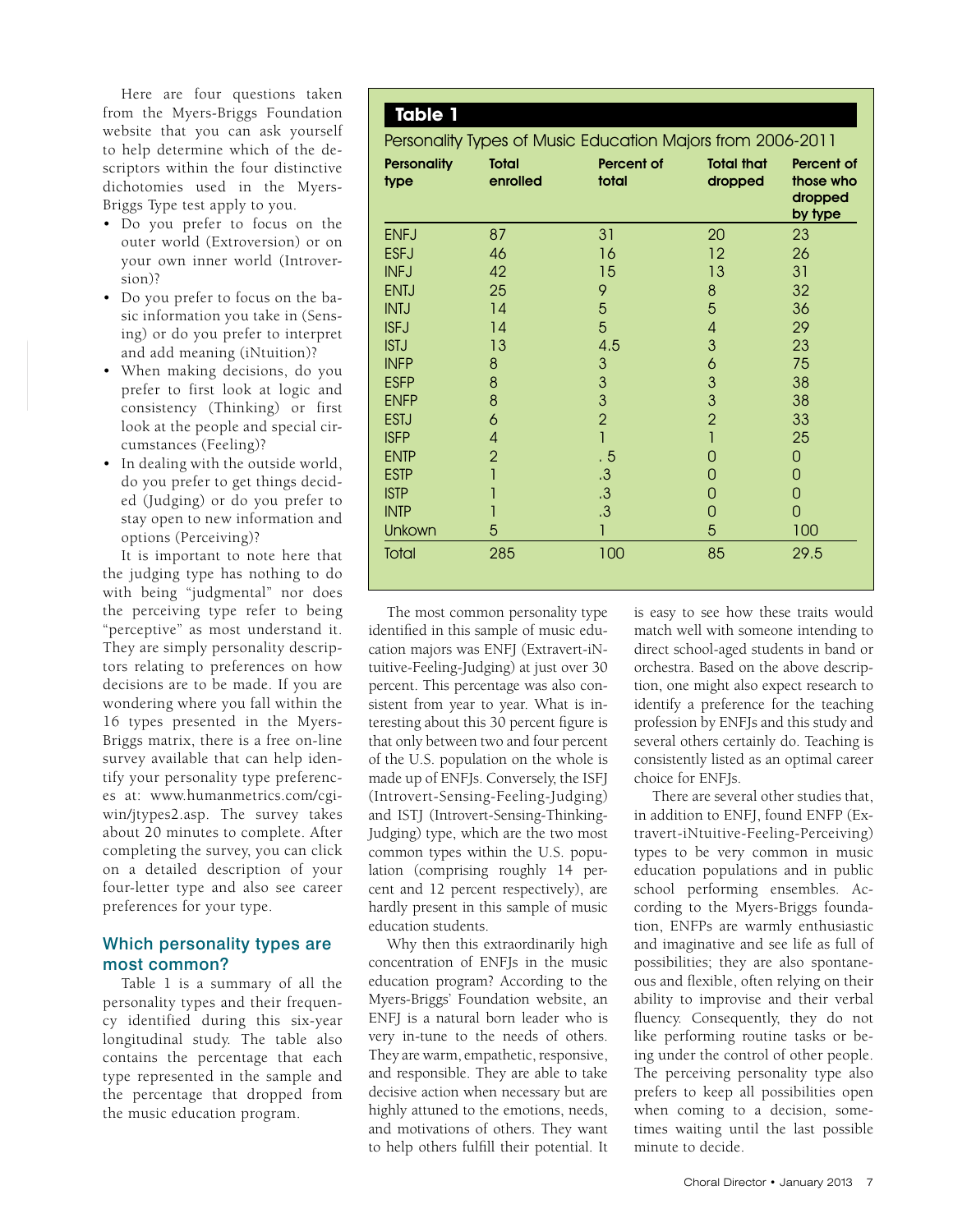The Perceiving type in general likes to understand and adapt to the world rather than organize it. The Judging type, on the other hand, prefers a planned or orderly way of life, and likes to have things settled and organized. Both a "J" and a "P" can be organized, but "J"s more often demonstrate this trait outwardly. This factor alone might lead a "J" type to choose a career in the classroom where structure and organization are essential for success. And in fact, of the 285 music education majors in this study, an overwhelming majority (87 percent) was classified as Js.

When looking at the Introversion (I)/ Extroversion (E) dichotomy, a similar disparity in enrollment rates is revealed. The longitudinal study done for this article found almost twice as many "E"s enrolled as "I"s (183 to 97). The reader may again find this fact rather predictable. Most experienced educators and even the casual observer would tend to describe most teachers of school-aged children as "outgoing," but let us revisit the definition of "extrovert" and "introvert" as given by the Myers-Briggs Foundation:

*"Extraversion and Introversion as terms used by C. G. Jung explain different attitudes people use to direct their energy. These words have a meaning in psychology that is different from the way they are used in everyday language. Everyone spends some time extrovert-* *ing and some time introverting. Don't confuse Introversion with shyness or reclusiveness. They are not related."*

 Extroverts like getting their energy from active involvement in events and having a lot of different activities. They are excited when they are around people. Extroverts like moving into action and making things happen. Extroverts often want to talk out loud with others about a problem they are dealing with. Introverts, on the other hand, receive their energy from dealing with the ideas, pictures, memories, and reactions that are inside their own head. They prefer doing things alone or with someone they feel comfortable with. Introverts always take time to reflect so that they have a clear idea of what they will do when they decide to act. When considering these descriptions of extroversion and introversion, the reader can easily see how either set of qualities might be beneficial to a future teacher.

#### Which personality types drop out?

The overall attrition rate for all students enrolled in the music education degree program for the four classes that graduated was just under 30 percent. Every personality trait was represented in this figure but not in equal proportions.



Introversion positively correlated with higher rates of attrition from the music education degree. Over 55 percent of the introverts (24 of the 43 enrolled) dropped out or switched degrees while only 31 percent of the extroverts (33 out of 106) dropped or switched over the same time period. Why did fewer introverts make it through the music education program and go on to be teachers? It is not clear, but a possible reason for this could be that introverts prefer working by themselves and sometimes forget to check their ideas with the outside world. This could potentially hinder an introvert's desire to work collaboratively. Working collaboratively is a key component in most teacher training programs today and a desirable trait for potential school employers.

Students identified with the perceiving trait also had higher attrition rates than those with the judging trait. The findings from this research showed that "P"s dropped out of or switched from the music education major at a 39 percent rate while "J"s averaged 27 percent. One can only speculate at this point on the various factors that may have influenced these students to drop out or switch from the music education program, but the traits associated with the perceiver type personality may be relevant here.

When combining the perceiving (P) and the introvert (I) type qualities, for example an INFP or an ISTP, the attrition rate was also high. Fifty percent of the participants in this study who were both "I" and "P" dropped out or switched majors from music education. Introverts tend to be reflective, reserved and private. Introverts recharge their batteries by being alone with their thoughts. Perceivers prefer an environment that is unstructured, and like to keep their options open when making decisions. Consequently, the introvert/perceiver may be drained by being in front of a large classroom of children all day and dislike the imposed structure of their school teaching situation. There are obviously other variables besides personality type that enter into a decision to switch major. But a degree program that puts majors in front of classroom students for practice teaching sessions and requires majors to conform to the cooperating teacher's classroom structure may adversely affect the introvert/perceiver's desire to continue in the program.